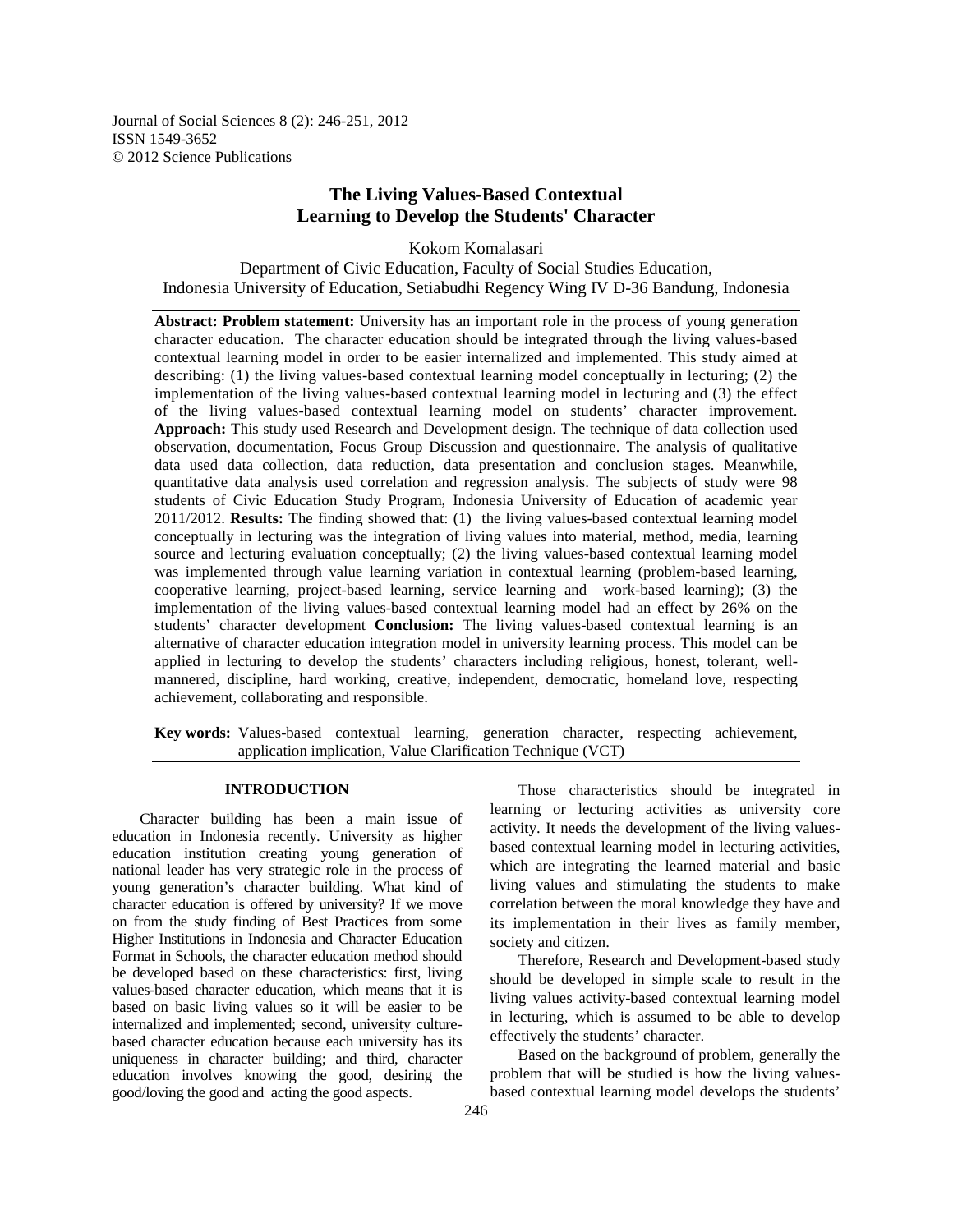character. Specifically, such problem is specified into following questions:

- How is the living values-based contextual learning model in lecturing (material, method, media, source and evaluation)
- How is the implementation of the living valuesbased contextual learning model in lecturing (introduction, main activity and closing)
- How is the effect of the living values-based contextual learning model on the students' character development

## **MATERIAL AND METHODS**

 This study used Research and Development design by (Borg and Gall, 1989) that had been adapted and modified in its stages into four stages such as: (1) Introductory study; (2) conceptual model Arrangement; (3) conceptual model validation and revision and (4) model implementation.

 This study was conducted in Civic Education Study Program of Indonesia University of Education. The subjects of this study were 98 students of Civic Education Study Program of academic year 2011/2012 who were taking Basic Concept of Indonesia Citizenship subject.

 The data collection technique involved: (1) participatory observing/ observation; (2) documentary study; (3) focus group discussion; and (4) questionnaire. The instruments used are: observation guide, anecdote note and Focus Group Discussion guide for the development and implementation of the living valuesbased contextual learning model. The SSHA (Survey of Study Habits and Attitudes) Questionnaire Scale from Brown and Holtzman had been matched with Indonesia Cultural Environment to measure the living values-based contextual learning. Likert Scale, rating scale and test were used to measure the students' character.

 The analysis of qualitative data was conducted through some stages such as: (1) conducting data reduction by summarizing field report, taking note of principal things relevant with the focus of study; (2) arranging systematically based on particular category and classification; (3) making data display in form of table or picture so that the correlation between one data to another was clear and integrated; (4) conducting cross site analysis by comparing and analyzing data in depth; (5) presenting the finding, making conclusion in form of general tendency and its application implication and recommendation for its development (Fraenkel, 1993). Quantitative analysis was done for data collected from questionnaire using correlation and regression statistic analysis and descriptive statistic by version 17 SPSS program.

### **RESULTS**

**Living values -based contextual learning model and its implementation:** The development of lecturing material was done by integrating daily life values into lecturing material contextually as it can bee seen in the following Fig. 1. The learning design was developed by integrating some contextual learning strategies including: (1) problem-based learning; (2) cooperative learning; (3) project-based learning; (4) service learning; and (5) work-based learning with living values-based learning, such as Value Clarification Technique (VCT) (VCT value analysis, VCT List and VCT Games).

 The first meeting of lecture was filled with learning contract. In such contract, the shared-commitment was agreed and established to apply living values in Basic Concept of Indonesia Citizenship subject, not only presenting the aims, but also presenting the scope of material that would be learnt, learning strategies, some individual and group learning works and evaluation system. The students' commitment was built to customize the application of living values in lecturing such as keeping the classroom cleanliness and neatness, praying before studying, coming on time, doing the assignments well and not plagiarizing, not cheating on examination, being democratic and being able to cooperate and be tolerant.

 The next meeting of each lecture was conducted through following activities:

Pre-activity was started with the students stating wise words or playing movie, pictures/ photographs which were rich of moral value messages to be analyzed in the classroom as motivating materials for the students to apply living values in their daily lives.

 Main activity was filled with the implementation of various contextual learning such as (1) problem-based learning; (2) cooperative learning; (3) project-based learning such as through model variation of group investigation, controversial issues and field study and living values-based learning (such as through value clarification technique of value analysis, list and games)

 Closing activity was filled with reflection of values contained in lecturing materials and how they are applied in daily activities in personal life context, society, nation and country. Besides that, reflection on the understanding of lecturing theory and learning process were also done.

Evaluation was not only in cognitive aspect through essay test, but also affective aspect through Value Clarification Technique (VCT). Value list contained value-content statements in form of matrix that should be selected and clarified by the students. The used VCT List was in form of Self-Evaluation List.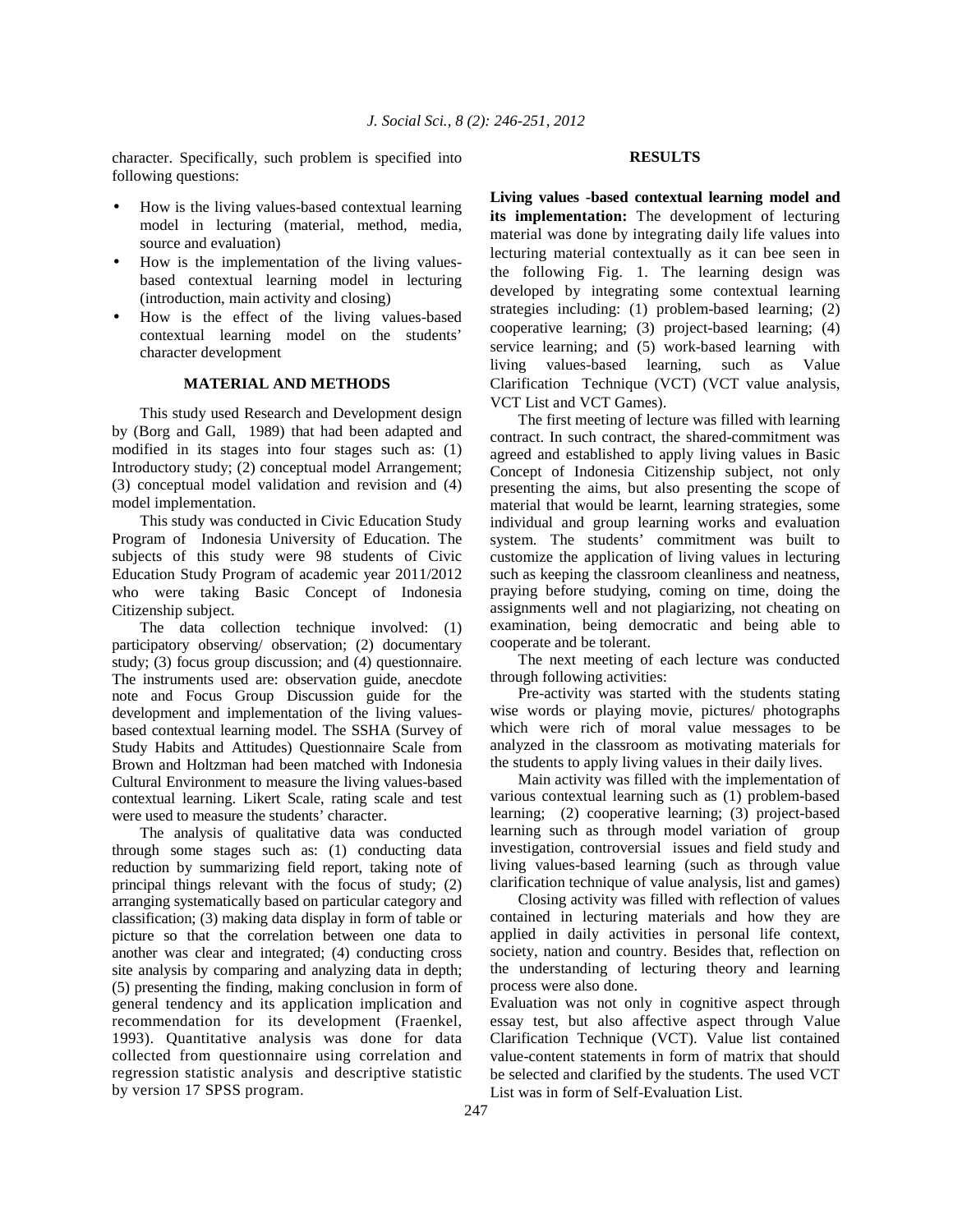

*J. Social Sci., 8 (2): 246-251, 2012* 

Fig. 1: Stage of material development analysis in contextual learning



Fig. 2: Category C larification of Living Values-based Contextual Learning (X variable)



Fig. 3: Category Clarification of Students' Character Development (Y variable)

**Description of living values-based contextual learning implementation and the students' character:** Based on the descriptive statistic calculation to find out the description of living values-based contextual learning implementation variable (X Variable), the finding was gained as following here: Based on such clarification, it can be stated that X variable is included in "Very Good" category, thus living values-based contextual learning in Basic Concept of Indonesia Citizenship subject has been very good in the presented materials, media, learning source and result evaluation. Based on descriptive statistic calculation to find out the description of character development variable (Y variable) by operating SPSS 17 program, the following result was gained:

Referring to above table, mean value gained for<br>Y variable was 142.02. By doing category variable was 142.02. By doing category clarification of 5 options of 33 items, the following clarification was gained Fig. 2.

 Based on such clarification, it can be stated that Y variable is included in 'Very Good' category so that it can show the students's higher character development.

**The effect of living values activity-based contextual learning model implementation on the students' character development:** Based on Correlation Testing result of living values activity-based contextual learning implementation variable (X) and the students' character development (Y), the following description is gained Fig. 3.

 From above correlation table, it can be seen that Pearson Product Moment correlation  $r = 0.512$  and Pvalue (Sig.) =  $0,001$ . It is because P-Value (Sig.) = 0,001 is lower than  $\alpha = 0.01$ , so that it can be stated that significant linear correlation is 0,512 between living values activity-based contextual learning<br>implementation and the students' character implementation and the development. If it is interpreted by using Guilford's Emprirical Rule, the closeness of correlation is included in avarage category.

**Based on regression testing, the following result is**  gained: Value  $R^2$  (R Square) of Model Summary Table 1-5 presents that 26,2% (0,262×100%) of variance "Y variable" can be explained by the change in 'X' variable.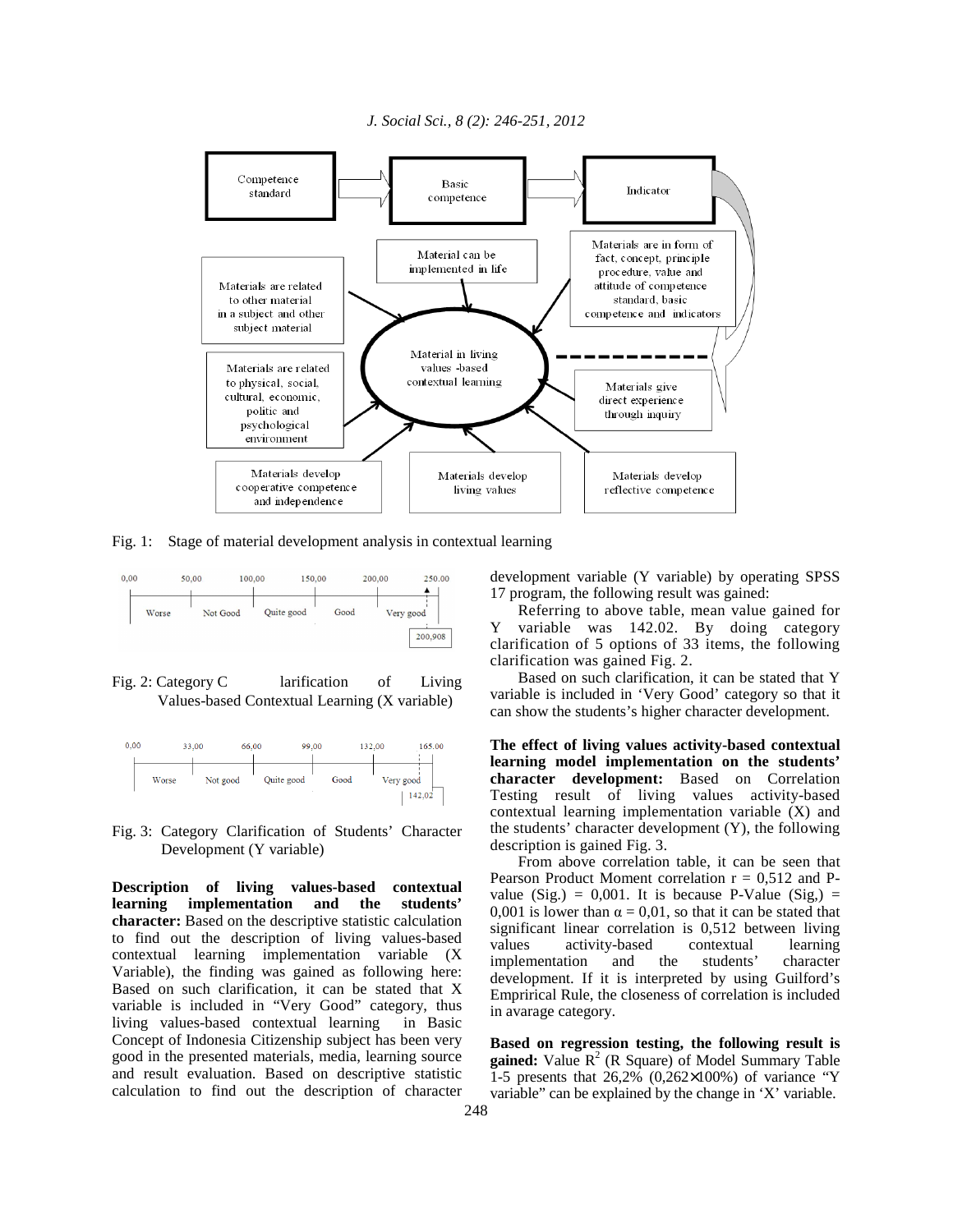|                              |  |  |  |  |  |  | Table 1: The values developed in basic concept of indonesia |
|------------------------------|--|--|--|--|--|--|-------------------------------------------------------------|
| citizenship subject material |  |  |  |  |  |  |                                                             |

| Value         | Description                                                   |  |  |  |
|---------------|---------------------------------------------------------------|--|--|--|
| Religious     | Attitude and behavior which are discipline                    |  |  |  |
|               | in performing the religious teaching they believe             |  |  |  |
| Honest        | Behaviour conducted to make them as a                         |  |  |  |
|               | trusteed people in words, action and work                     |  |  |  |
| Tolerant      | Attitude and behavior respecting religious,                   |  |  |  |
|               | racial, ethnical, opinion, attitude and action                |  |  |  |
|               | differences of others who are different from themselves.      |  |  |  |
| Well-mannered | Attitude and behavior performing adherence                    |  |  |  |
|               | to ethics prevailed in social environment.                    |  |  |  |
| Discipline    | Action performing orderly                                     |  |  |  |
|               | behavior and adherence to particular rules.                   |  |  |  |
| Hard working  | Behavior performing serious effort in solving various         |  |  |  |
|               | learning obstacles and tasks and completing the tasks well.   |  |  |  |
| Creative      | Thinking and doing something to result in new ways or         |  |  |  |
|               | things from the existing ones.                                |  |  |  |
| Independent   | Attitude and behavior which are not easily dependent to       |  |  |  |
|               | others in completing the tasks.                               |  |  |  |
| Democratic    | Thinking, behaving and acting ways assuming that their        |  |  |  |
|               | own right and obligation are equivalent with others.          |  |  |  |
| Homeland Love | Thinking, behaving and acting ways presenting loyality,       |  |  |  |
|               | care and high respect to national language, physical, social, |  |  |  |
|               | cultural and economic environment and national politic.       |  |  |  |
| Respecting    | Attitude and behavior encouraging them to create              |  |  |  |
| achievement   | something that is useful for society,                         |  |  |  |
|               | acknowledging and respecting others' achievement.             |  |  |  |
| Collaborating | Action regarding the interest sense of communication,         |  |  |  |
|               | socialization and collaboration with others.                  |  |  |  |
| Responsible   | Attitude and behavior to do their tasks and obligation        |  |  |  |
|               | that must be done for themselves, society, environment        |  |  |  |
|               | (natural, social and cultural), nation and the only God       |  |  |  |

Table 2: Descriptive statistic of X variable

|                           |      |       | Minimum Maximum | Mean   | Std. deviation |
|---------------------------|------|-------|-----------------|--------|----------------|
| $\boldsymbol{\mathsf{x}}$ | 98.  | - 134 | 243             | 200.90 | 21.692         |
| Valid N (list wise)       | - 98 |       |                 |        |                |

#### Table 3: Descriptive statistic of Y variable

|                                                         |                            | N  | Minimum | Maximum Mean |        | Std. deviation |
|---------------------------------------------------------|----------------------------|----|---------|--------------|--------|----------------|
| Y                                                       |                            | 98 | 110     | 161          | 142.02 | 11.744         |
| Valid N (list wise)                                     |                            | 98 |         |              |        |                |
| Table 4: Correlation                                    |                            |    |         |              |        |                |
|                                                         |                            |    |         | X            |        | Y              |
| X                                                       | Pearson Correlation        |    |         | 1.000        |        | $0.512**$      |
|                                                         | $Sig. (2-tailed)$          |    |         |              |        | 0.001          |
|                                                         | N                          |    |         | 98.000       |        | 98.000         |
| Y                                                       | <b>Pearson Correlation</b> |    |         | $0.512***$   |        | 1.000          |
|                                                         | $Sig. (2-tailed)$          |    |         | 0.001        |        |                |
|                                                         | N                          |    |         | 98.000       |        | 98.000         |
| Correlation is significant at the 0.01 level (2-tailed) |                            |    |         |              |        |                |
| Table 5: Model Summary                                  |                            |    |         |              |        |                |

| таріс эт імперативная у      |                 |        |          |                 |  |  |
|------------------------------|-----------------|--------|----------|-----------------|--|--|
|                              |                 |        | Adjusted | Std. error      |  |  |
| Model                        |                 | Square | R Square | of the estimate |  |  |
|                              | $0.512^{\rm a}$ | 0.262  | 0.244    | 10.428          |  |  |
| a; Predictors: (Constant), X |                 |        |          |                 |  |  |

Therefore, there is positive, significant effect of living values activity-based contextual learning implementation on the students' character development. The significance of effect is 26%, the rest of 74% is influenced by other factors that are not examined in this study.

### **DISCUSSION**

 Empirically, the study finding informs that living values-based contextual learning implementation has positive and significant effect on the students' character development. The significance of such effect is 26,2%.

 Based on empiric finding showing positive and significant effect of living values-based contextual learning implementation and the students' character, the study finding gives the following information. First, living values-based contextual learning implementation in Basic Concept of Indonesia Citizeship learning gives<br>significant effect on the students' character significant effect on the students' character development. Second, to improve the students' character in Basic Concept of Indonesia Citizeship learning can be done through material, method, learning source, media and evaluation development of living values-based contextual learning. Third, this finding gives emphasis on character education theories that character values integration of learning in lecturing class is one of character education strategies that is efective to be developed.

 By the more increased character of students influenced by above variable, each student should get character education through integration in each subject influenced by learning model started from material, model, media, learning source and learning evaluation. It is agreed with the opinion that character education is developed through integration in teaching and learning activity, school culture (daily life activities in educational unit), extracurriculer activities and daily activities at home and society.

 Thus, university has very important role for the students' character education. "Character Education" defines character in two sides: "first, character is innate condition and people cannot avoid it. Second, character is an individual's competence to be able to handle such conditions." By considering both sides, the character of an individual is not a static trait but it can change (dynamic). The freedom that people have enables character to develop become better thing and not contrarywise. Character is also related to habit or habit that is continuously practiced and done. Thus, character is not a product but it is a result of individual's attempt to handle particular condition. By realizing that character in one's self is dynamic and has important role for the future of one's self and social environment, educational attempts are needed in order to be able to develop one's character.

 Learning at university should improve the learning methods in order to make the students smart and creative, know themselves, develop their personality and character independently (self concept). It is a concept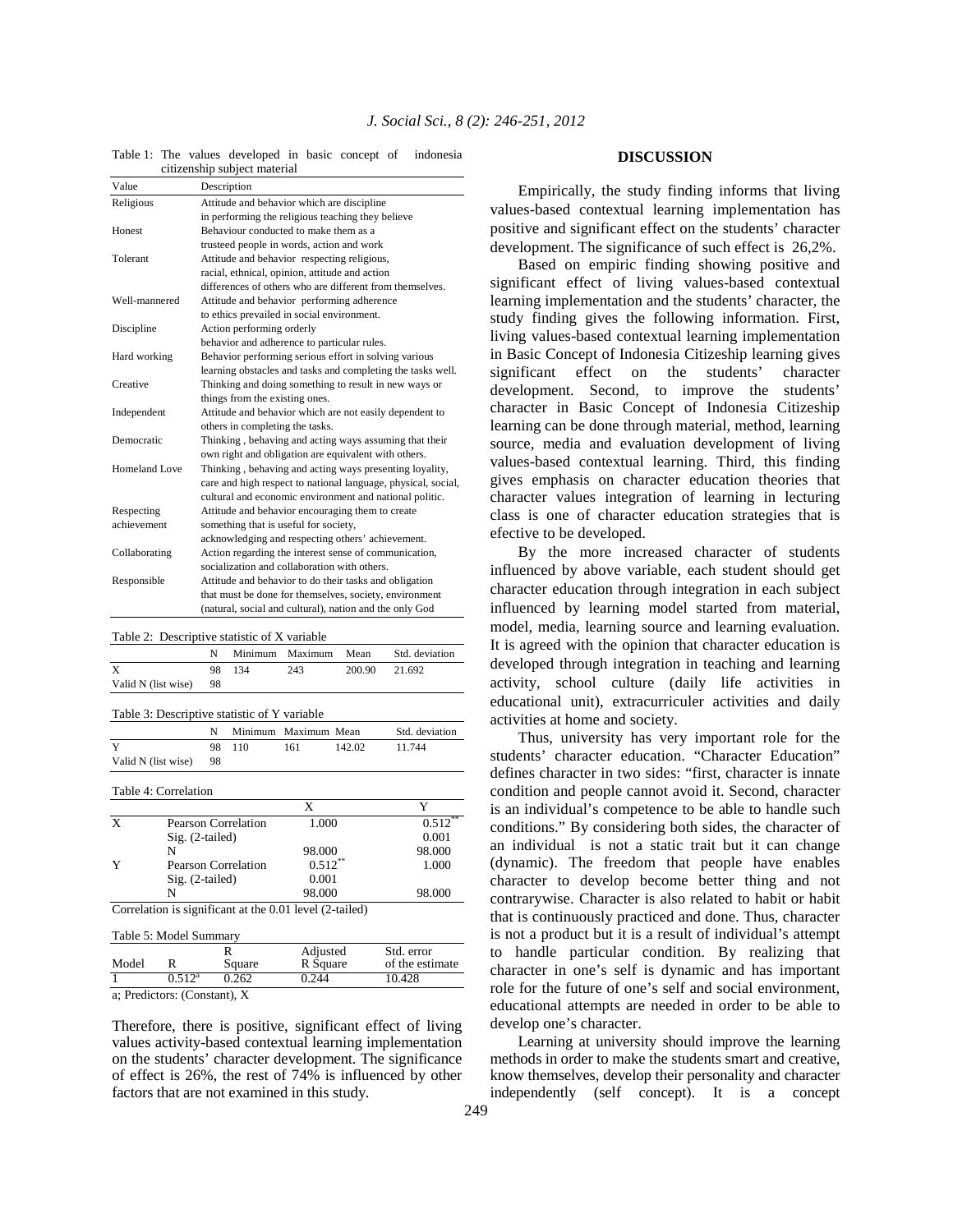reinforcement oriented to values demand and belief in society in global era, which finally comes to moral value and belief application in national context. It means that Basic Concept of Indonesia Citizeship subject as character education at university should be able to reflect the reality in society influenced by global tendency "Technology and Communications".

 The integration of character education in lecturing can be done through contextual learning model. Blanchard (2001) Berns and Erickson (2001) define that contextual learning is a teaching and learning concept that helps lecturers to correlate the taught materials and the students' real situation and encourage the students to make correlation between the knowledge they have and its application in their lives as family member, society and citizen. Therefore, contextual learning enables the students to correlate the material content and daily life context to find the meaning (Johnson, 2002) wherein in its development, character should be implanted in individuals or students, moreover if the students did not get any character education at home (Benninga, 1991). It is agreed with contextual learning model characteristic by Blanchard (2001) including: (1) relies on spatial memory, (2) typically integrated multiple subjects, (3) value of information is based on individual need; (4) relates information with prior knowledge and (5) authentic assessment through practical application or solving of realistic problem. Meanwhile, Berns and Erickson (2001) put forward: (a) interdisciplinary learning; b) problem-based learning; and (c) external contexts for learning. In detail, Johnson (2002) identified eight components such as: (a) making meaningful connections; (b) doing significant work; (c) selfregulated learning; (d) collaborating; (e) critical and creative thinking; (f) nurturing the individual; (g) reaching high standards; and (h) using authentic assessment. Souders (1999) focused on REACT (Relating: Learning in life experience context; Experiencing: Learning in inquiry and discovery context; Applying: Learning when knowledge is introduced in its use context; Cooperating: Learning through interpersonal communication and mutualsharing context; and Transfering; Learning to use knowledge in a new context or situation. According to Bern and Erickson (2001), contextual learning can be implemented through five approaches: (1) problem-based learning; (2) cooperative learning; (3) project-based learning; (4) service learning; and (5) work-based learning.

 The new concept and paradigm of civic education in the 21st century need conceptualization of multidimensional citizen involving four dimensions such as personal, social, temporal and spatial so it involves the students in society to get citizenship experience. In developing classroom learning and

curriculum, teachers or lecturers should understand that the citizens' virtues and intelectual skill and participation are not separated from their knowledge (a body of knowledge). Thus, by civic education, the students can discover civic knowledge, civic disposition and civic skills applied in daily life. It is in line with living values activity-based contextual learning model in which its learning includes four dimensions; personal, social, temporal and spatial so it involves the students to get citizenship experience and various universal habits in society providing the basis of good and harmonious relation between us and other around us. They are habits difficult to be found in recent times and in the future, wedged in individualistic, hedonistic and materialistic traits of modern people; forgetting that they are social being, having good attitude and manner.

 The importance of relating it to all students' education experience in civic education learning, based on the opinion of Kerr (1999) about the need of developing Education for Citizenship emphasized on the process " …equipping students with a set of tools (knowledge and understanding, skills and attitudes, values and dispositions) which enables them to participate actively and sensibly in the roles and responsibilities they encounter in their adult lives". This approach relates "citizenship education" to "the whole education experience of students". The development of civic knowledge, skill and attitude is integrated in a complex system, including parents, peers, civic organization and mass media, meanwhile school has an important role.

 Civic Education should create good citizens. Thus, character education is a part of civic education that makes good citizens having good habits presented or performed in their daily lives. It is in line with the concept of living values activity in learning model in which Living Values Education is one of learning<br>model development of character education model development of character education emphasizing on pleasant learning principle. Moreover, there are various value activities in Living Values Education as quoted by Tillman and Colomina (2001) that can be classified into: (1) Reflection Point; (2) Imagining; (3) Relaxation/ Concentration Practice; (4) Artistic Expression; (5) Self-Development Activities; (6) Social Skill (7) Value Awareness and Social Justice; (8) Developing skill for Social Unity; and (9) Including values in existing curriculum.

 Moreover, character education according to Lickona (1992) is education to "shape" one's personality through manner education, which its result can be seen in real action, such as good behavior, honest, responsible, respectful, hard working and so forth. Character education is an intentional attempt to help understanding, caring and acting firmly based on ethics values. The last components of characters